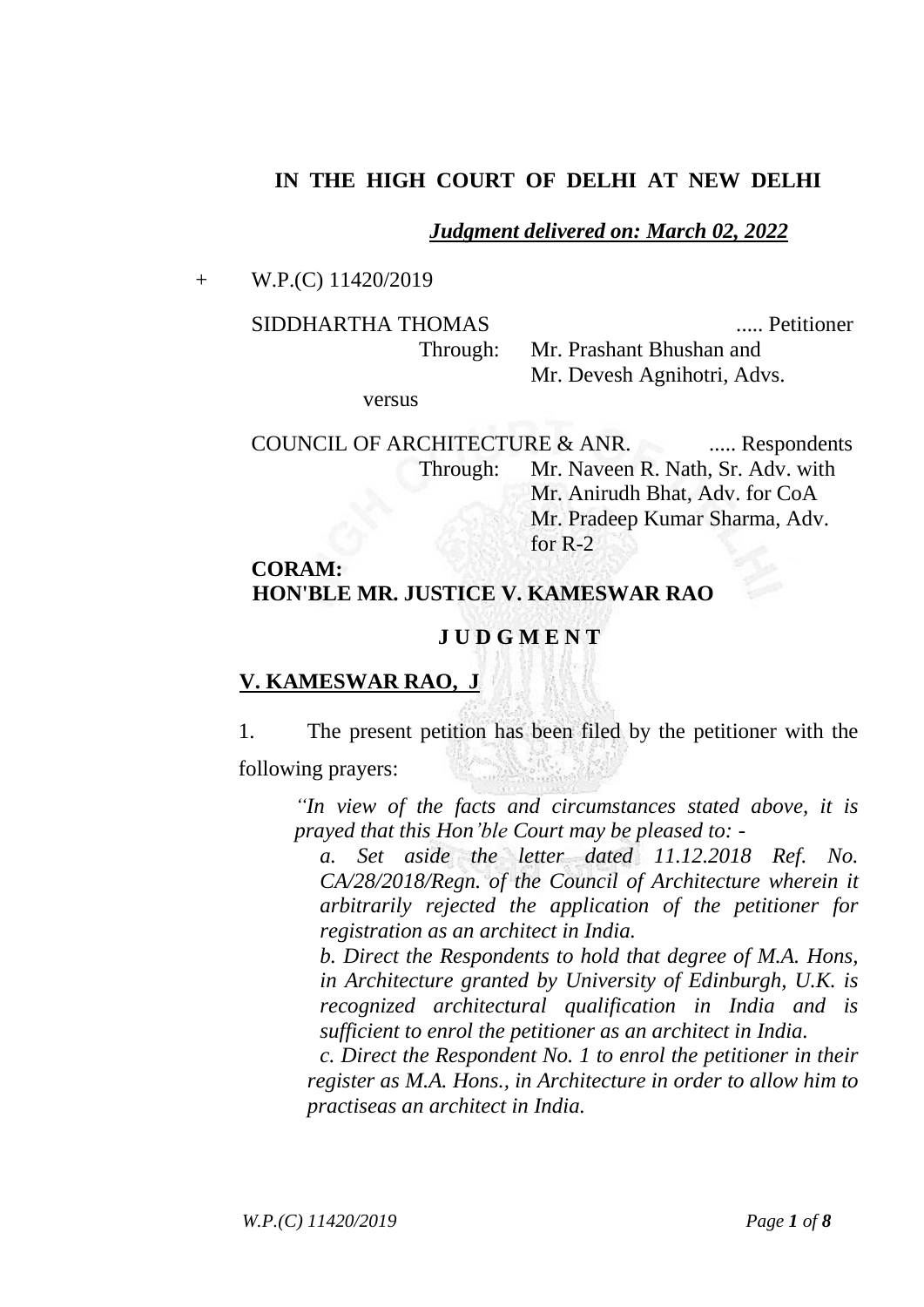*d. Issue such other writ, direction or order, which this Hon'ble court may deem fit and proper under the facts and circumstances of the case."*

2. It is the case of the petitioner and so contended by Mr. Prashant Bhushan, learned counsel appearing for the petitioner that the petitioner had obtained a Degree of Master of Arts with Honours in Architecture from the University of Edinburgh, United Kingdom, after four years of rigorous training. The Degree obtained by the petitioner has full prescription and validation from Architectural Registration Board and Royal Institute of British Architects of United Kingdom, making the petitioner a Part-I qualified Architect. It is his submission that vide notification dated February 21, 1973 and also December 20, 2012, the Central Government issued a list of architectural qualifications granted by the Universities or other institutions outside India as recognised qualifications for registration under the Architects Act, 1972 ('Act of 1972', for short). According to him, the said qualifications added to the Schedule of the Act of 1972 *"a Degree"* from the University of Edinburgh, as recognised for the purpose of the said Act. In this regard, he has drawn my attention to entry 6 of the said notification which reads as under:

> *"Degree of Architecture awarded by the Universities of Cambridge, Durham, Edinburgh, Glasgow, Liverpool, London, Manchester, Sheffield and Wales."*

3. He states that the petitioner in order to register himself as an Architect in India had applied to respondent No.1 under Section 26 of the Act of 1972 for registration, vide letter dated November 29, 2018, since the petitioner was desirous to return to India and to work here.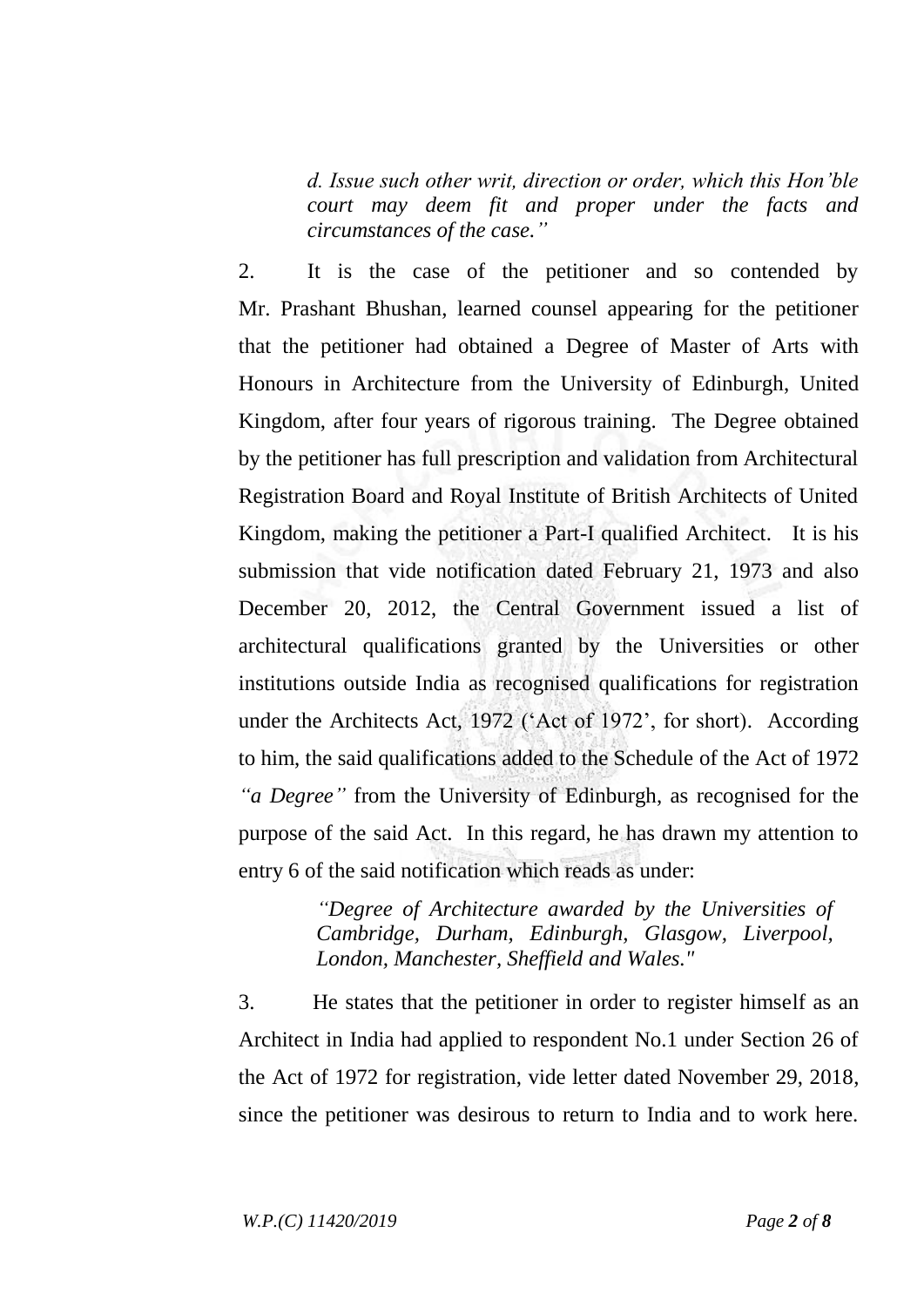However, the application of the petitioner was rejected on the ground that the qualification possessed by the petitioner, i.e., Degree of Master of Arts with Honours in Architecture awarded by the University of Edinburgh is not a recognised qualification as per the Schedule of Act of 1972 and therefore the petitioner could not be registered as an Architect in India. He submitted, in fact, the University of Edinburgh provides M.A. (Hons.) Degree in Architecture, which is a bachelor / under-graduate degree with a duration of four years. He has also drawn my attention to the curriculum which has been undertaken by the petitioner to get his degree in Architecture from the Edinburgh University. He stated, petitioner had vide his letter dated December 13, 2018 to the respondent No.1 clarified that the Degree possessed by him is a recognised Degree as per the Act of 1972 and had also referred to *"higher education achievement report"* of the University of Edinburgh issued to the petitioner which clearly states that the B.A. and M.A. Professional Degrees in Architecture have accreditation in United Kingdom. He has heavily relied upon the Judgment of the Coordinate Bench of this Court in the case of *Nirupa Puliyel v. Council of Architecture and Anr., W.P.(C) 863/2017* dated July 24, 2017, wherein this Court while interpreting the term 'degree' in entry 6 to the Schedule of Act of 1972 had held that the said entries are wide enough to be that of a Bachelor's degree or a Master's degree. Thus, so long as the student is awarded a Degree in Architecture from any of the specified Universities in United Kingdom, the qualification as required for being registered as an Architect in India would be met. He stated, despite such a clear Judgment of the Coordinate Bench of this Court,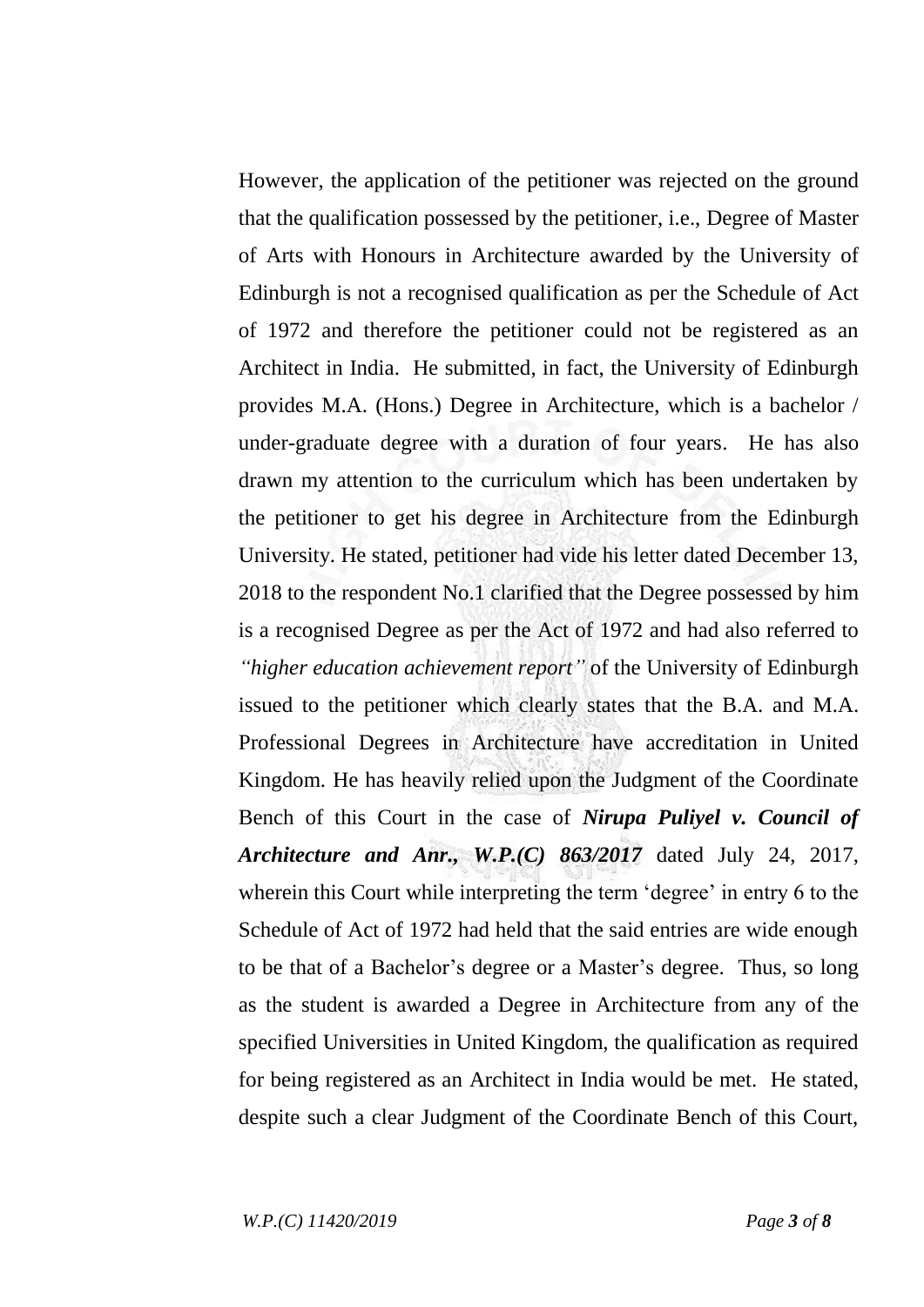respondent No.1 has held to the contrary that the aforesaid case is not applicable to the petitioner as the petitioner has acquired a Master's Degree in Arts. According to Mr. Bhushan, the nomenclature is totally irrelevant as the degree possessed by the petitioner, i.e., Master's of Arts with Honours in Architecture is a Degree in Architecture. The denial of the registration as an Architect in the country is in violation of Article 19  $(1)(g)$  of the Constitution. The action of the respondents/state must be just and fair and not arbitrary.

4. On the other hand, Mr. Naveen R. Nath, learned Sr. Counsel appearing for the respondent No.1 would contest the submissions made by Mr. Bhushan to state that vide the impugned order dated December 11, 2018, the respondents had though by stating that the petitioner cannot be registered as an Architect, had called upon him to also approach the respondent No.2 for initiation of further action. In other words, it is his submission that respondent No.1 has no role to play with regard to inclusion of a particular qualification of a foreign University in the Schedule to the Act of 1972. In this regard he has drawn my attention to Section 15 of the Act of 1972 to contend that it is the Central Government which after consultation with the Council directs through a notification in the Official Gazette for the inclusion of any qualification in the subject of Architecture granted by a University located outside India. He stated that, noting the qualification obtained by the petitioner being M.A. (Hons.) in Architecture as different from a Degree in Architecture as is stipulated in the notification issued by the Government of India in the year 1973 and also in the year 2012, even then the petitioner having done a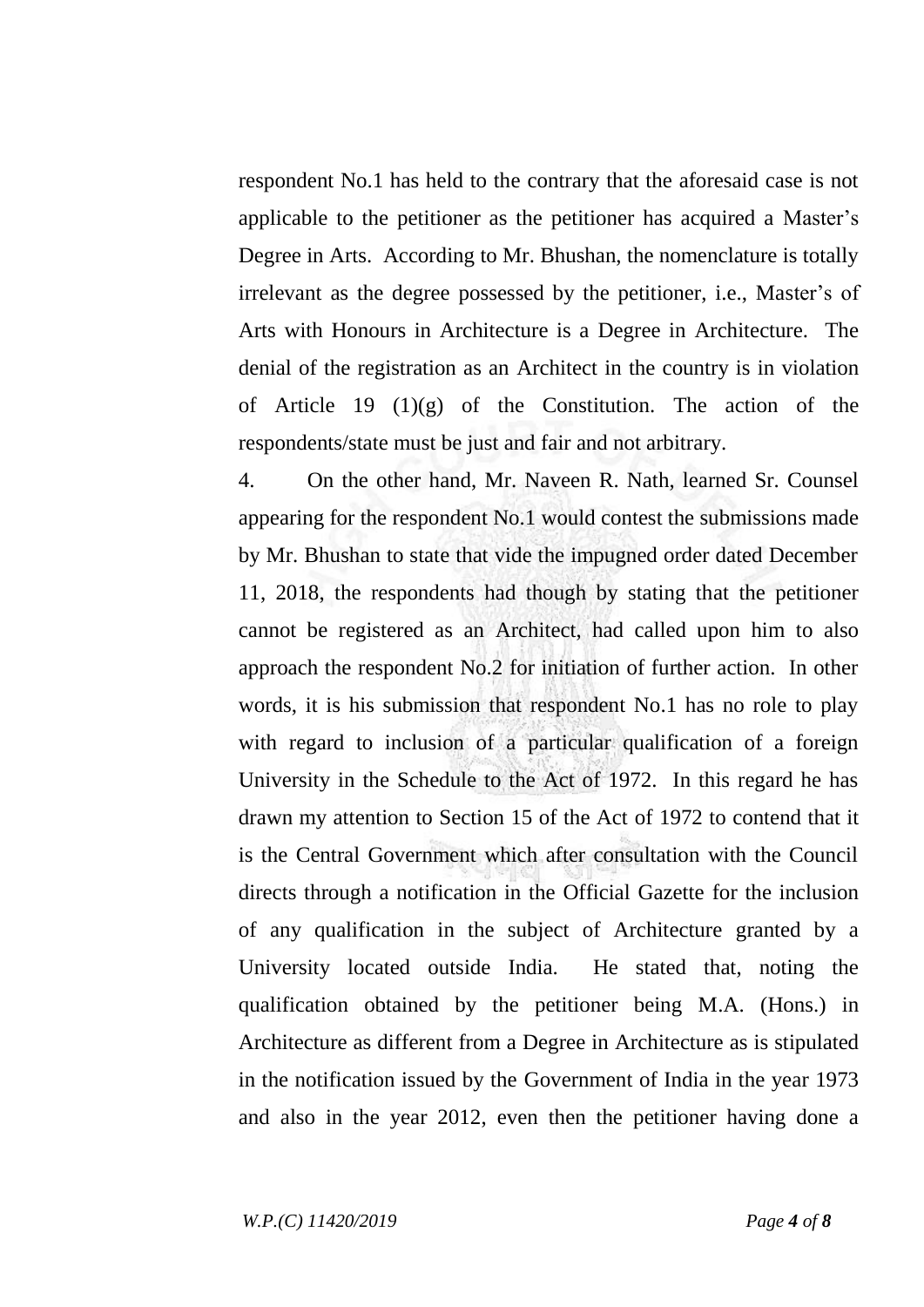course for a duration of four years, would not meet the requirements of the schedule and as such the petitioner was not registered as an Architect by the respondent No.1. He stated, no doubt respondent No.2 had called upon respondent No.1 to examine the request of the petitioner under Section 15 of the Act of 1972 and make a suitable recommendation to the said Ministry; in furtherance of which respondent No.1 had vide letter dated February 18, 2019 written to the petitioner to provide information relating to his qualification in the form enclosed. Regrettably, petitioner in response to the said communication had vide his letter dated May 12, 2019 by relying upon the Judgment of the Coordinate Bench of this Court in *Nirupa Puliyel (supra)* and also by relying upon the notifications (which have been referred to above) called upon the respondents to register him as an Architect with the Council of Architecture under the Act of 1972. In other words, petitioner has failed to give the information as sought for through an application form at page 89 of the petition. In the end, he states, respondent No.1 is ready to examine the request of the petitioner in terms of Section 15 of the Act of 1972 and make suitable recommendation to the Ministry, but in the absence of such information which was to be supplied by the petitioner, respondent No.1 is unable to do so.

5. Having considered the submissions made by the counsel for the parties, suffice to state vide the impugned communication dated December 11, 2018, respondent No.1 had rejected the request of the petitioner for registration as an Architect. Thereafter on further correspondence, respondent No.1 vide letter dated February 18, 2019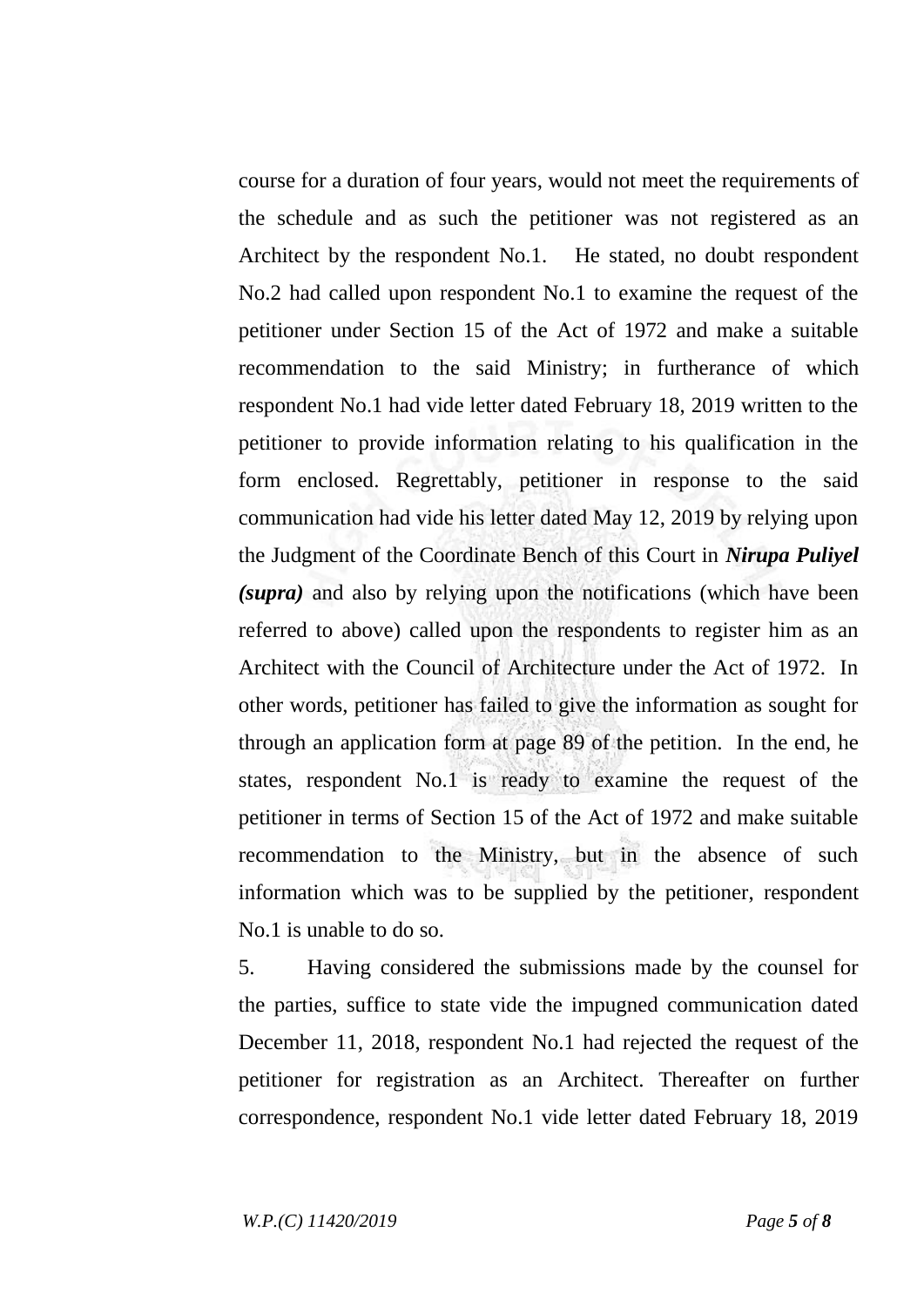has stated as under:

*"This refers to your letter dated 11.02,2019, addressed the Secretary (Dept. Of Higher Education). University of Human Resource Development, Shastri Bhavan, New Delhi regarding the recognition of Masters of Arts with Honours in Architecture for the purpose of Architects Act, 1972, In this regard, you are requested to provide information related to your qualification in the format enclosed herewith. Please do the needful at the earliest."*

6. Respondent No.1 had also enclosed a form for recognition of foreign qualification to be filled and submitted by the petitioner to the respondent No.1, who shall examine the issue and make suitable recommendation to respondent No.2. The submission of Mr. Bhushan is primarily by relying upon the notifications issued on February 21, 1973 and also December 20, 2012, which are with regard to a degree awarded by the University of the United Kingdom which is recognised by India. Clause 6 thereof has already been reproduced above. A perusal of the same would reveal that the same stipulates that *"Degree of Architecture"* awarded by different Universities of the United Kingdom including the University of Edinburgh. The submission of Mr. Nath is primarily that the Degree of Architecture is different from a Degree like M.A. (Hons.) Architecture. That apart, he also stated that the reliance placed by Mr. Bhushan on the Judgment of *Nirupa Puliyel (supra)* is not applicable in the facts of this case, inasmuch the petitioner in the said case had the qualification of Degree of Master in Architecture from the University of Edinburgh in Scotland and the course duration was of six years unlike the case of petitioner, which is of four years and it is in these circumstances, respondent No.1 rejected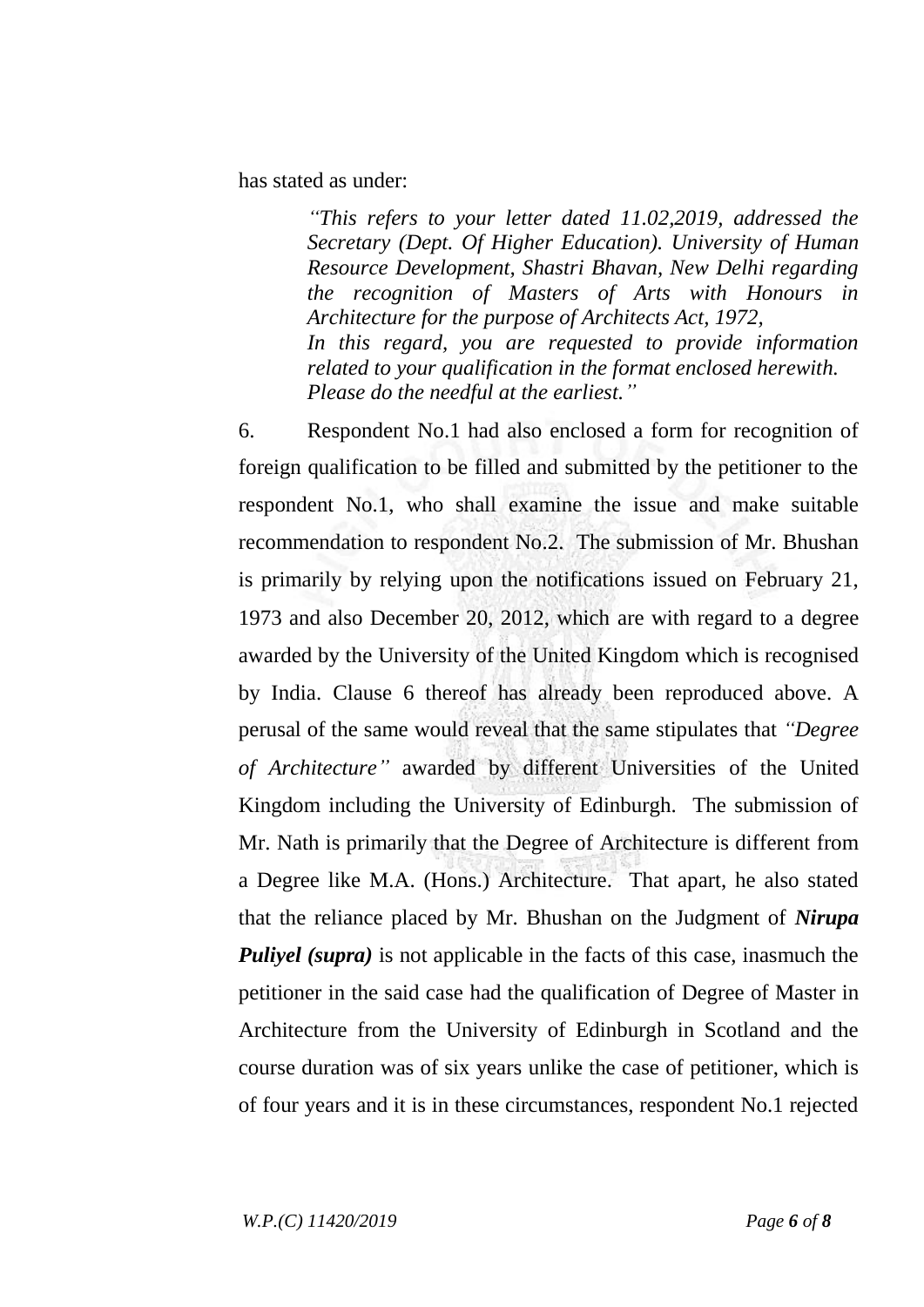the application of the petitioner for registration.

7. The submission of Mr. Nath is appealing. The Coordinate Bench has held that Degree in Architecture to be a Bachelor's Degree or Master's Degree. Thus, so long as a student is awarded a Degree in Architecture from any of the specified universities in United Kingdom, the qualification as required for being registered as an Architect in India would be met. It is on such ground that this Court had allowed the petition. Whereas in this case, the petitioner has obtained a degree of Master of Arts with Honours in Architecture, being a course with a duration of four years. Whether it can be construed to be a Degree in Architecture in conformity with Clause 6 as reproduced above, shall be an issue.

8. During the course of his submissions Mr. Nath would also submit that the UGC recognising the nomenclature of degrees awarded by the University and the Council has accepted the Degree of B. Arch. as a recognised qualification and not a Master of Arts Degree as a qualification, though looks appealing on a first blush but on a deeper consideration, it needs to be rejected. The degrees recognised/specified by the UGC are India specific, which can be awarded by Indian institutions and not foreign ones which nomenclature can be different from the one prescribed by the UGC. But his submission that the Degree from a foreign institute cannot be recognised mechanically, but requires an assessment of the Course content, duration entry qualifications and other qualitative assessment, etc., or follows a regime of reciprocity with foreign Institutes, or is subject of a formal Government to Government Treaty, or understanding is appealing.